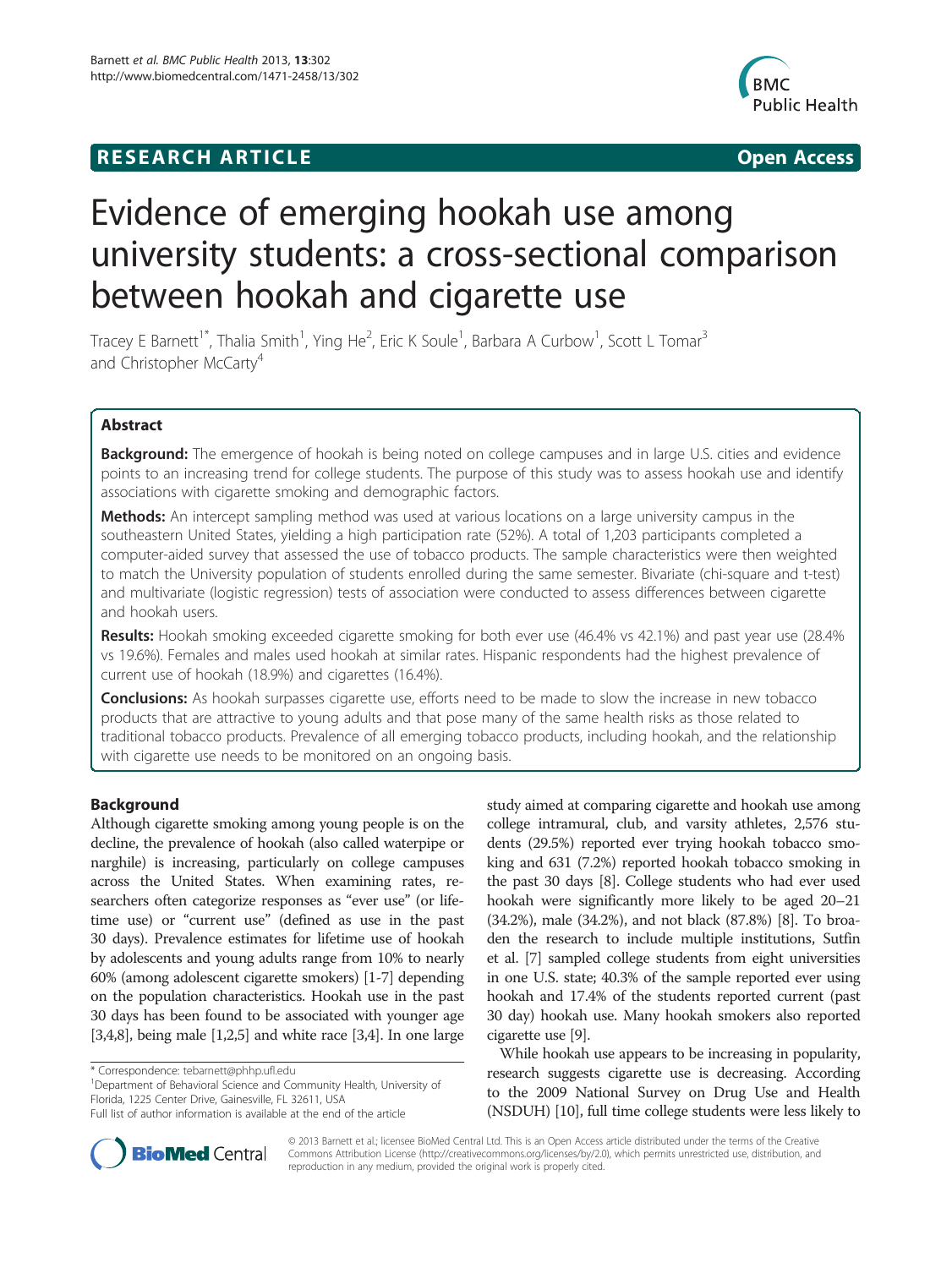be current cigarette smokers (27.1%) when compared to same-aged peers not enrolled in college (40.6%). The prevalence of daily cigarette use among all current smokers aged 18–25 years dropped from 48.1% in 2008 to 45.6% in 2009 [\[10\]](#page-6-0). Additionally, while the CDC [[11](#page-6-0)] reports more current cigarette smoking among males (22.8%) vs. females (17.4%) between 18 and 24 years of age, these rates represent a decline from 18 to 24 year-olds in 2005 (males 28.0% and females 20.7%) [\[11\]](#page-6-0).

During a time in which cigarette use is showing decreasing trends [\[12\]](#page-6-0), there is reason to be concerned about emerging tobacco products, including hookah, becoming popular among adolescents and college students. A recent press release from the CDC reported that the drop in cigarette consumption is being "offset by increases in other forms of tobacco" [\[13](#page-6-0)]. These alternative forms of tobacco need increased attention to prevent cigarette users from simply switching to a different form of tobacco use. Therefore, the purpose of this study was to assess hookah use and to identify associations with cigarette smoking and demographic factors at the University of Florida (UF), a large university in the southeastern United States.

### Methods

### Sample

We intercepted potential student participants at three locations on the UF campus. We selected locations that reached a diverse group of students in terms of major/ affiliated college, sex, race, and level in school (freshman to graduate student). Three locations were used approximately 10 different days for 4–6 hours at a time. Each location's days and times were different week to week. At the conclusion of each day of data collection, the sample was analyzed to ensure appropriate representation of the target population, with a plan to oversample if it appeared that groups were under-represented in the sample.

To the best of their ability, the research assistants approached every 10<sup>th</sup> person that passed near the area. Access to each location was such that large groups of people would typically not pass by at the same time. For instance, at one location there is a sidewalk that will comfortably accommodate no more than two or three people side by side. We chose this sampling method as a way to force the research assistants not to select respondents based on any visual characteristics, such as their demeanor. Once they reached 75–100 completed surveys, the team moved to another location. The final sample included 1,203 participants.

### Procedure

At each location, we set up five stations with laptop computers. Each computer had the survey instrument loaded into the computer-assisted personal interview (CAPI) program. Research assistants approached prospective respon-

dents and offered them a \$5 gift card for their participation. Students who agreed were given a card with a unique identifier; they then went to a station with computers, read and signed a consent form, typed in their identifier code, and handed the card to the research assistant overseeing the stations. Participants were given the gift card after completing the survey. Using this approach, multiple surveys were conducted simultaneously. The study protocol and survey instrument were approved by the UF IRB. Data were collected during the months of November and December, 2009.

### Survey instrument and measures

We developed a computer-based survey instrument to collect information on study participants' tobacco-related behaviors and demographic characteristics. A thorough literature review of past studies informed the questions included and the instrument was pilot-tested on a group of students prior to administration for the study.

Participants answered demographic questions regarding their sex, race/ethnicity, and age; academic characteristics such as current level in school (undergraduate/graduate), affiliated college (a drop-down menu of all colleges in the university), and full-time or part-time enrollment status. If individuals were not current UF students, they were not included in the study. Although ethnicity and race were asked separately on the survey instrument, when matching back to university registrar data for weighting to ensure representativeness we found that those items were not reported separately in the database. Therefore, for weighting purposes we first ensured that the proportion of Hispanic and non-Hispanic respondents matched the university registrar and then we categorized by students' race if they were not of Hispanic ethnicity. Furthermore, those identifying as American Indian and Multiracial were combined into the Other race group for statistical testing.

Participants were asked to identify if they had ever used cigarettes or hookah/waterpipe in their lifetime. Participants who reported ever use were then asked separately whether they had used the product in the past 12 months (year) or past 30 days. After identifying which tobacco products participants had used, participants were also asked which product they tried first and the age of first use for each product. Respondents who reported hookah use were also asked to describe the social setting for use, whether they smoked with others or alone, and where they typically smoked hookah.

### Data analysis

To minimize sampling bias, we computed a sampling weight for each student based on ethnicity and race, sex, level of education, and college affiliation. The sampling weight was computed based on the population distribution from the data obtained from the university registrar office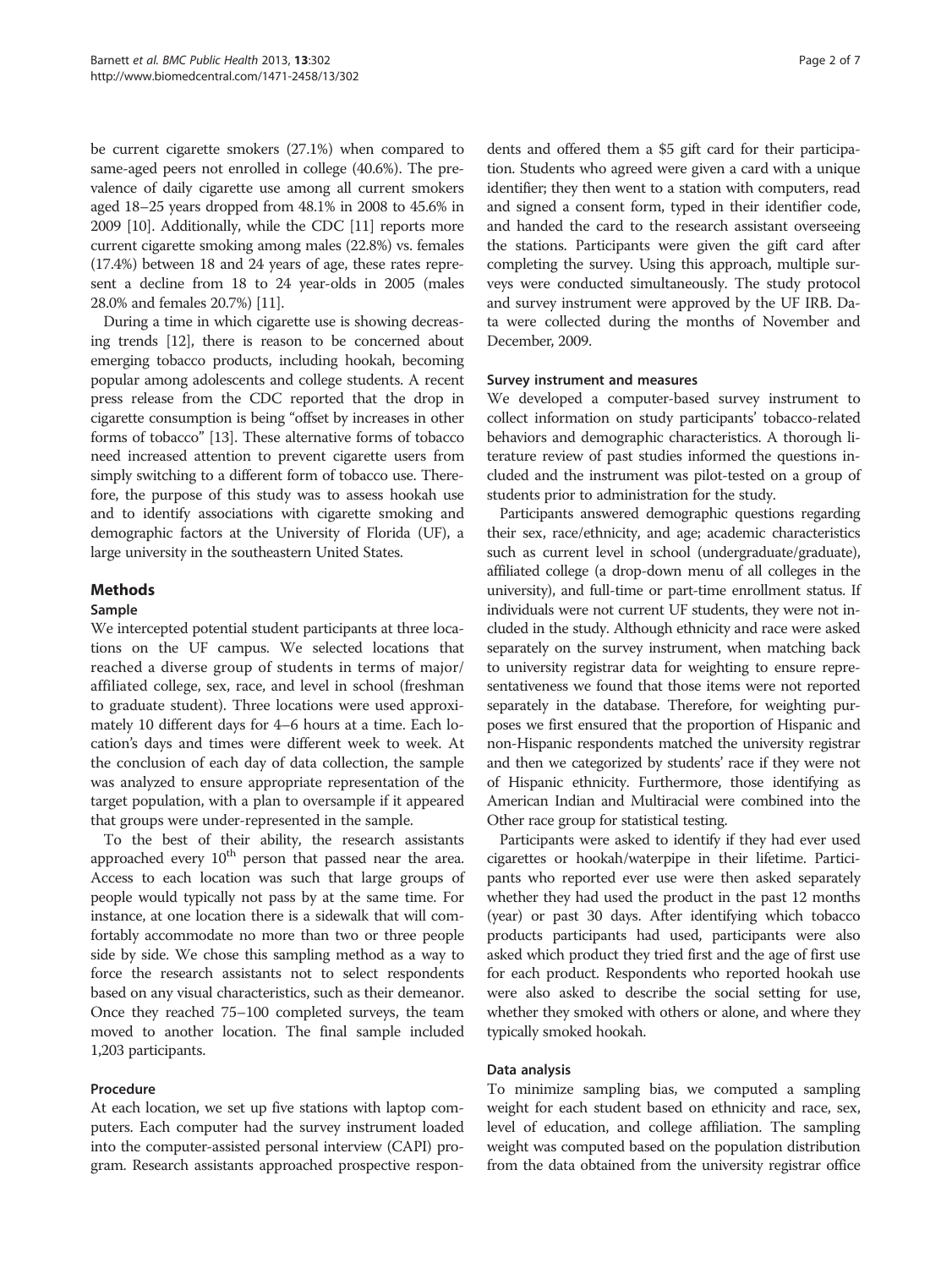for Fall, 2009. The sampling weight for each participant was calculated by dividing the race-ethnicity/sex/academic proportion for that individual in the target population by the corresponding proportion in the sample. Although race and Hispanic ethnicity were measured separately, they were combined for analytic purposes.

Chi-squared tests were used to test the associations between categorical demographic variables and both cigarette and hookah use. Two independent-sample t-tests were used to test the difference in mean age between cigarette and hookah users and non-users. Using logistic regression, odds ratios for hookah use by demographics and cigarette use were calculated. The models developed predicted hookah use at all time frames (ever, past year, or current) first with just demographic variables included (Model 1), and then with the same time frame for reported cigarette use (Model 2). These tests were calculated using SAS statistical software v9.2 (Cary, NC).

### Results

We invited 2,328 individuals to participate in the survey; 1,203 agreed and completed the survey, yielding a 51.7% response rate. We also achieved high participation rates among males (45.7%) and non-whites (46.1%). The weighted percentages and unweighted sample characteristics are presented in Table 1.

### Prevalence

Hookah and cigarette total prevalence assessed by ever, past year, and current use and comparison between males and females are presented in Table [2.](#page-3-0) Overall, hookah smoking was more prevalent than cigarette smoking for ever use (46.4% vs. 42.1%,  $\chi^2$  (1)=389.7, p<.0001) and past year use (28.4% vs. 19.6%;  $\chi^2$  (1)=245.3, p <.0001 ). While prevalence of current hookah use (9.9%) was similar to that of cigarettes (10.8%), cigarettes were used more often  $(\chi^2(1)=96.8,$  $p<.0001$ ). Table [2](#page-3-0) also presents the sex-specific prevalence rates of cigarette and hookah use. There were no sex differences in hookah smoking for ever, past year, or current use or cigarette smoking for ever or past year. However, current cigarette smoking was twice as prevalent among males  $(14.7\% \text{ vs. } 7.4\%; \chi^2(1) = 16.5, p < .05)$  than females.

Table [3](#page-3-0) presents hookah and cigarette use prevalence by race and ethnicity. Participants identifying as Hispanic reported both the highest cigarette and hookah use rates for each time frame of use (ever, past year, and current), followed by whites, Asian, and other. Participants who identified as black/African American reported little cigarette or hookah use across all three time frames of use.

There was no age difference for ever use, but past year users of hookah were younger  $(M = 21.0)$  than those who had not used in the past year (M = 22.5)  $(t(1193) = -4.52$ ,  $p$  < .001). This relationship was also true for current

Table 1 Selected demographic characteristics of study participants (N=1203)

| Characteristic                   | N   |      | Weighted% Unweighted% |
|----------------------------------|-----|------|-----------------------|
| Age (y)                          |     |      |                       |
| 18                               | 154 | 9.3  | 12.8                  |
| 19                               | 205 | 12.5 | 17.0                  |
| 20                               | 224 | 16.4 | 18.6                  |
| 21                               | 235 | 17.7 | 19.5                  |
| 22                               | 127 | 12.5 | 10.6                  |
| 23                               | 77  | 8.5  | 6.4                   |
| 24                               | 61  | 8.1  | 5.1                   |
| $25+$                            | 120 | 14.9 | 10.1                  |
| Sex                              |     |      |                       |
| Male                             | 550 | 46.4 | 45.7                  |
| Female                           | 653 | 53.6 | 54.3                  |
| Hispanic                         |     |      |                       |
| Yes                              | 219 | 13.0 | 18.2                  |
| No                               | 983 | 86.9 | 81.8                  |
| Race/Ethnicity                   |     |      |                       |
| American Indian or Alaska Native | 9   | 1.0  | 0.7                   |
| Asian/Asian American             | 162 | 8.2  | 13.5                  |
| Black or African American        | 185 | 8.8  | 15.4                  |
| White/Caucasian                  | 649 | 63.7 | 53.9                  |
| Multiracial                      | 93  | 7.4  | 7.7                   |
| Other                            | 88  | 7.2  | 7.3                   |
| Level                            |     |      |                       |
| Undergraduate                    | 956 | 64.9 | 79.5                  |
| Graduate or professional         | 247 | 35.1 | 20.5                  |

Weighted% was compared to registrar data and weighted to represent the enrolled college population during the same semester as data collection. Unweighted% represents the raw percentages of the sample from which data was collected.

hookah use: current hookah users were slightly younger (M = 22.0) than non-current hookah users (M = 22.2; t (1191)=  $-3.35$ ,  $p < .001$ ). Ever users of cigarettes were slightly older than never users  $(22.63 \text{ vs. } 21.71; t(1202) =$ 2.17,  $p \ll .05$ ) but no age differences were found for reported past year or current use.

### Age at first use

Among those who reported ever using cigarettes or hookah, the average age of first tobacco use was 16.4 years  $(SD = 0.16)$ . Cigarettes were more likely to be the first tobacco product tried (58.0%) than was hookah (18.9%). Respondents who reported cigarettes as their first form of tobacco use were more likely to be under the age of 18 at the time of first use (67.9% vs. 43.6%;  $\chi^2$  (1) = 13.26, p<.001). Those who reported trying cigarettes first were more likely to be females (65.3%) than males (51.5%;  $\chi^2$ (1) = 6.06,  $p < .05$ ). In contrast, those who tried hookah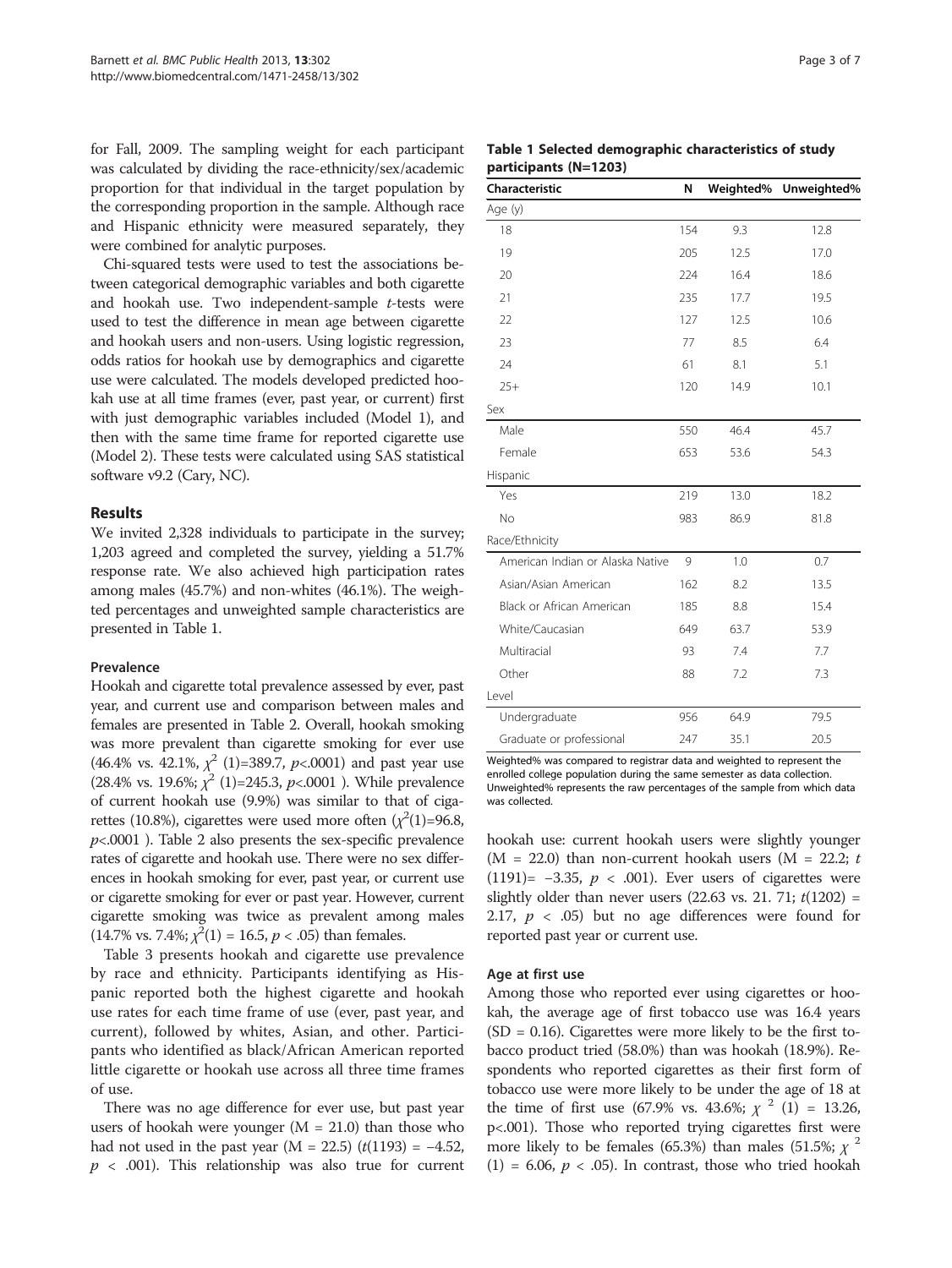|               | Total N (%)    | Male N $(%)$ | Female N (%) | $x^2(1)$ | p       |
|---------------|----------------|--------------|--------------|----------|---------|
| Hookah use    |                |              |              |          |         |
| Ever use      | 546 (46.4)*    | 268 (47.8)   | 278 (45.2)   | 0.4      | 0.529   |
| Past year use | 361 $(28.4)^*$ | 177 (28.4)   | 184 (28.4)   | 0.0001   | 0.994   |
| Current use   | 131 (9.9)      | 74 (11.9)    | 57 (8.2)     | 3.8      | 0.051   |
| Cigarette use |                |              |              |          |         |
| Ever use      | 485 (42.1)     | 250 (44.9)   | 235 (33.6)   | 1.64     | 0.201   |
| Past year use | 246 (19.6)     | 140 (22.4)   | 106(17.3)    | 3.37     | 0.066   |
| Current use   | 141 (10.8)*    | 91 (14.7)    | 50(7.4)      | 12.67    | < 0.001 |

<span id="page-3-0"></span>Table 2 Prevalence of use of hookah and cigarettes by sex

Note. Percentages represent weighted percentages.

\*p<.05  $(x^2$  values in results).

first were more likely to be over 18 at first use (31.2% vs. 10.7%;  $\chi^2$  (1) = 21.86, p<.0001). There were no sex differences for respondents who reported trying hookah as their first tobacco product.

### Social setting

Among hookah smokers, the majority (73%) reported only smoking with friends/others and an additional 22% reported usually smoking with friends/others. Only 4% reported usually smoking alone while no one reported only smoking when alone. With regard to location, nearly all (90.2%) reported smoking in a restaurant/ café/bar; 85.4% reported also smoking in a friend's home/apartment; 51.4% reported smoking in their own home/apartment or dormitory; and 7.3% reported smoking in their parents' home/apartment.

### Hookah use predictors

Regarding dual use, for current cigarette users 38.2% were also current hookah users and slightly fewer current hookah users (35.2%) also reported current cigarette use. Among current hookah users more than one-quarter (28.8%) reported never having smoked a cigarette.

Compared to the reference group of African American/ black participants, those who identified as Hispanic were

5.5 times (CI 3.1,10.0) more likely to report ever using hookah. White participants were also 5.0 times (CI 3.0,8.5) more likely than blacks, and Asian students were 2.4 times (CI 1.2,4.6) more likely to report ever using hookah. In model 2, those who reported ever using cigarettes were 15.7 times (CI 1.6,21.3) more likely to also report ever using hookah. With ever use of cigarettes in the model, Hispanics were 3.9 times (CI 1.9,7.8) more likely than blacks, and white participants were also 3.9 times (CI 2.1,7.2) more likely to ever use hookah. Additionally, when adjusted for ever cigarette use, younger students were more likely to report ever using hookah (AOR 0.9; CI 0.8,0.95).

As participants increased in age, they were 0.8 times (CI 0.798,0.9) as likely to report using hookah in the past year. Hispanic participants were 6.9 times (CI 3.3,14.1) more likely to report past year use and whites were 4.7 times (CI 2.4,9.2) more likely to use than black participants. Past year cigarette users (model 2) were 11.2 times (CI 7.9,15.9) more likely to report past year hookah use. The addition of past year cigarette use to the model did not change the demographic predictors, younger students were more likely to report past year hookah use (AOR 0.8, CI 0.75,0.87). Also, Hispanics were 4.9 times (CI 2.3,10.7) more likely to use hookah in the past year than black participants. White

|               |               | Table 3 Prevalence of use of hookah and cigarettes by race/ethnicity |             |             |               |              |         |
|---------------|---------------|----------------------------------------------------------------------|-------------|-------------|---------------|--------------|---------|
|               | White $N$ (%) | Hispanic N (%)                                                       | Black N (%) | Asian N (%) | Other $N$ (%) | $\chi^2$ (4) | р       |
| Hookah use    |               |                                                                      |             |             |               |              |         |
| Ever use      | 305(53.5)     | 123 (55.7)                                                           | 32 (18.4)   | 57 (35.3)   | 29 (27.7)     | 31.86        | < 0.001 |
| Past year use | 196 (32.6)    | 95 (41.9)                                                            | 18 (10.4)   | 31 (19.3)   | 21 (10.8)     | 56.32        | < 0.001 |
| Current use   | 61(10.4)      | 44 (18.9)                                                            | 5(3.4)      | 12(7.5)     | 9(3.6)        | 32.56        | < 0.001 |
| Cigarette use |               |                                                                      |             |             |               |              |         |
| Ever use      | 265 (47.2)    | 109 (50.0)                                                           | 30 (18.8)   | 58 (35.4)   | 23(28.1)      | 19.13        | < 0.001 |
| Past year use | 132 (22.9)    | 62(27.8)                                                             | 9(6.3)      | 30 (16.9)   | 13(4.9)       | 54.18        | < 0.001 |
| Current use   | 69 (12.0)     | 38 (16.4)                                                            | 6(3.5)      | 16(8.7)     | 12(4.6)       | 23.94        | < 0.001 |

Note. Percentages represent weighted percentages.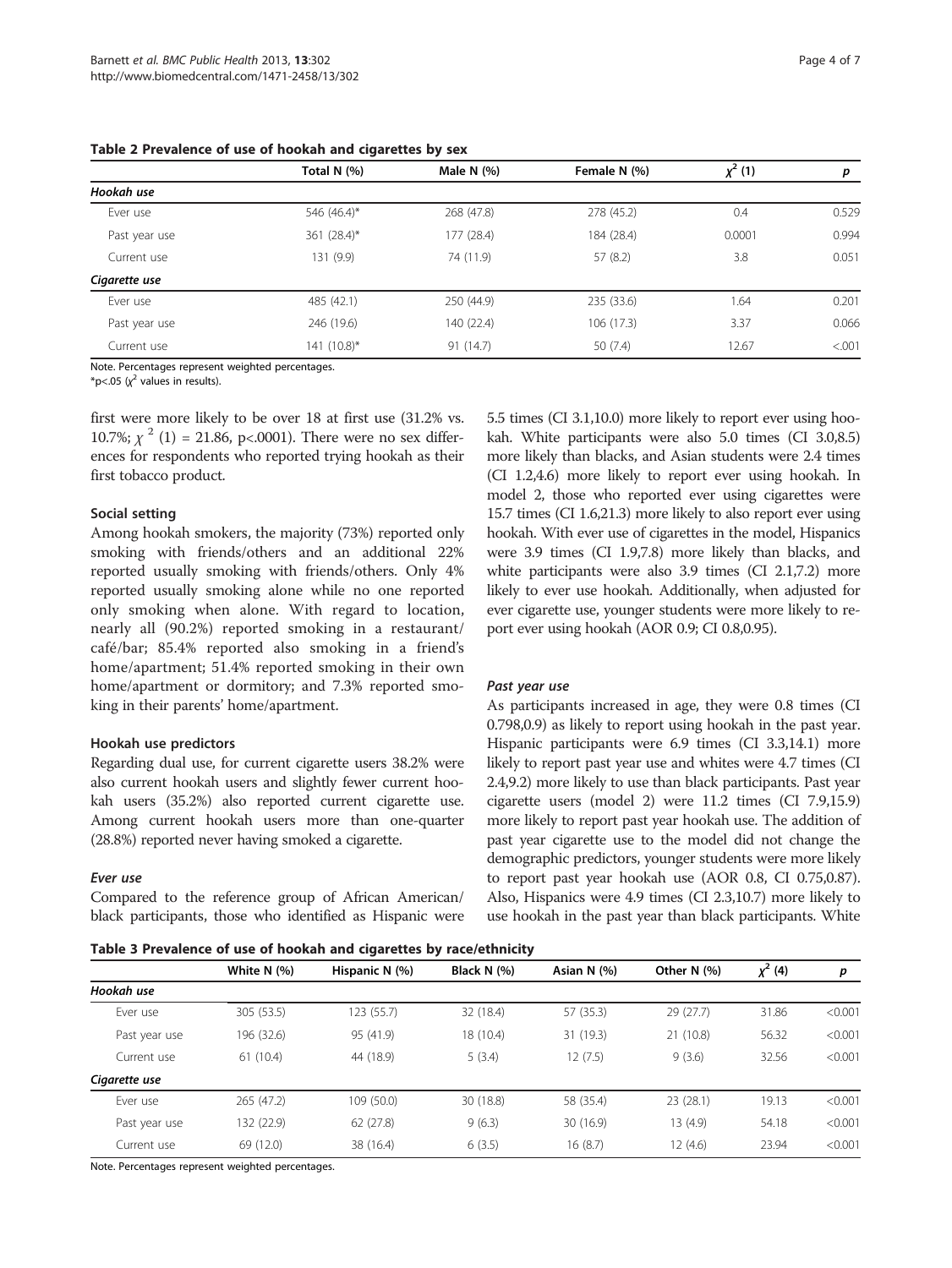participants were 3.5 times (CI 1.7,7.1) more likely to use hookah in the past year.

As participants increased in age, they were 0.9 times (CI 0.8,0.94) as likely to report hookah use in the past 30 days. Hispanic participants were 6.9 times (CI 2.2,22.1) more likely and white participants were 3.5 times (CI 1.1,10.7) to report current hookah use compared to black participants. In model 2, current cigarette users were 6.6 times (CI 4.2,10.4) more likely to report current hookah use. Younger participants were also more likely to report current hookah use (AOR 0.8; CI 0.75,0.9). When current cigarette use was included in the model, only Hispanic respondents were 5.5 times (CI 1.7,18.2) more likely to also report hookah use compared to black participants Table 4.

# **Discussion**

During a time in which efforts and resources are devoted to reducing tobacco use, some decreases in cigarette smoking may be replaced by alternative tobacco products, such as hookah. At the University of Florida, hookah use has surpassed cigarette use for ever and past year use; while current use rates for both hookah and cigarettes are around 10%.

### Prevalence

Other studies [[3,4,7,8\]](#page-6-0) have reported similar rates of hookah use, but hookah smoking lagged behind cigarette smoking in those studies. The overall prevalence for ever use (46.4%), past year (28.4%), and current use (9.9%) are similar to those reported for a University sample in 2008 by Primack et al. [\[3\]](#page-6-0), who reported ever use at 40.5%, past year use of 30.6% and current use of 9.5%. Grekin and Ayna [[2](#page-6-0)], however, found much lower rates in a university sample with only 15% ever use and 12.4% past year use (this study did not report current use). Eissenberg et al. [[4](#page-6-0)] reported higher rates (ever 48.4%, past year 43.4%, and current 20%) in their college study of Introduction to Psychology students. However, the cigarette rates from the same sample [\[4\]](#page-6-0) were significantly higher than their hookah rates and they were higher than the national averages for cigarette use with ever cigarette use at 73%, past year use at 57.7% and current cigarette use at 41.5%. Finally, in a sample of eight universities, Sutfin et al. [[7\]](#page-6-0) also reported similar ever use prevalence of 40.3%, but a much higher current use of 17.4%. All of these studies indicate popularity of hookah, while the current study shows it may even be more popular than cigarettes.

Though prior studies [\[1](#page-6-0)-[5,8](#page-6-0)] found higher rates of hookah use among males, in the present study females and males reported similar rates of hookah use. This finding held even when covariates were added into a logistic regression model to predict hookah use, controlling for age and race differences. Similar trends were found for cigarette use. Again, prior research indicated higher prevalence of cigarette use for males [[8,11](#page-6-0)] across all levels of use, while this study found no sex differences in cigarette smoking rates for ever or past year use, although males surpassed females for current smoking. This is a potential trend to monitor, or there may be something unique with this sample given the high rates of hookah use for females as well.

The racial differences in both cigarette and hookah use in our sample also appeared different from past studies.

| Table 4 Predicted odds (AOR) of hookah use by demographics (first) and demographics plus cigarette use |  |  |  |
|--------------------------------------------------------------------------------------------------------|--|--|--|
|--------------------------------------------------------------------------------------------------------|--|--|--|

|                         | Ever use hookah<br>AOR (CI) |                       | Past year use hookah<br>AOR (CI) |                    | Current use hookah<br>AOR (CI) |                      |
|-------------------------|-----------------------------|-----------------------|----------------------------------|--------------------|--------------------------------|----------------------|
|                         |                             |                       |                                  |                    |                                |                      |
|                         | Model 1                     | Model 2               | Model 1                          | Model 2            | Model 1                        | Model 2              |
| Hookah use predictors   |                             |                       |                                  |                    |                                |                      |
| Age                     | 1.0(0.95,1.1)               | $0.9(0.8,0.95)$ *     | $0.8(0.798,0.9)$ *               | $0.8(0.75,0.87)$ * | $0.9(0.8,0.94)$ *              | $0.8$ $(0.75,0.9)$ * |
| Race/Ethnicity          |                             |                       |                                  |                    |                                |                      |
| Hispanic                | $5.5$ $(3.1,10.0)$ *        | $3.9(1.9,7.8)$ *      | $6.9(3.3,14.1)^{*}$              | 4.9 $(2.3,10.7)^*$ | $6.9$ $(2.2,22.1)$ *           | $5.5$ (1.7,18.2)*    |
| White                   | 5.0 $(3.0, 8.5)^*$          | $3.9(2.1,7.2)$ *      | 4.7 $(2.4.9.2)^*$                | $3.5(1.7.7.1)^*$   | $3.5(1.1,10.7)^*$              | 3.0(0.9, 9.2)        |
| Asian                   | $2.4(1.2,4.6)^{*}$          | 1.9(0.9,4.0)          | 2.2(0.9,4.9)                     | 1.6(0.7,3.9)       | 2.3(0.6, 8.5)                  | 2.0(0.5,7.9)         |
| Other                   | 1.6(0.9,3.1)                | 1.8(0.8, 3.8)         | 1.5(0.6, 3.5)                    | 1.7(0.7,4.2)       | 1.3(0.3,5.6)                   | 1.4(0.3,6.0)         |
| African American/Black  | ref                         | ref                   | ref                              | ref                | ref                            | ref                  |
| Sex                     |                             |                       |                                  |                    |                                |                      |
| Male                    | 1.1(0.9, 1.4)               | 1.0(0.8, 1.3)         | 1.1(0.8, 1.4)                    | 0.9(0.7,1.2)       | $1.7(1.1,2.4)^{*}$             | 1.4(0.9,2.0)         |
| Female                  | ref                         | ref                   | ref                              | ref                | ref                            | ref                  |
| Reported cigarette use^ |                             | $15.7(11.6,21.3)^{*}$ |                                  | $11.2$ (7.9,15.9)* |                                | $6.6$ $(4.2,10.4)$ * |

\*indicate significant predictor.

^Reported in same time frame as hookah.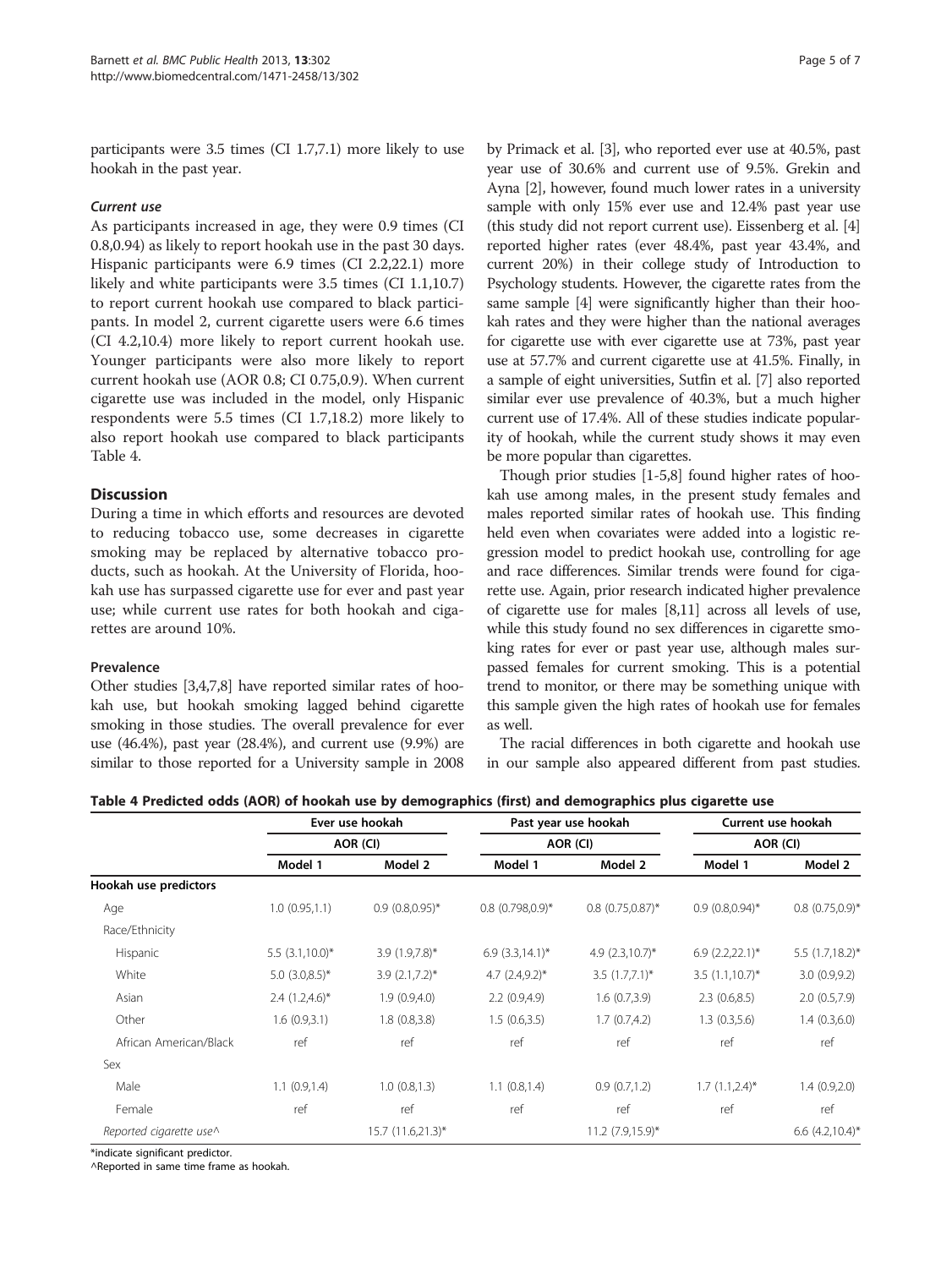We found that all levels of hookah and cigarette use (ever, past year, and current use) were most prevalent among Hispanics, followed by whites, Asians, then other. Past research on both adolescent [[14](#page-6-0)] and college samples [\[15](#page-6-0)] indicated the highest tobacco prevalence among non-Hispanic whites, followed by Hispanics and lastly African Americans. Similar to the sex differences found in the current study, the higher hookah and cigarette use prevalence among Hispanic participants could be a reflection of this university sample which draws heavily upon students from the Miami area. Although many studies are only able to statistically assess white vs. other race (combining minority respondents), hookah use is typically reported more often for whites [\[4,5,8,16\]](#page-6-0). Sutfin et al. [[7\]](#page-6-0) found no difference between white and Hispanic hookah prevalence in their sample. These inconsistent trends need to be further assessed in future studies, with enough sampling of minorities to provide detailed information.

# Age

Hookah use was more likely to be reported by younger students. This pattern is also seen in research by Primack et al. [\[3\]](#page-6-0). In the present study, current and past year users were found to be younger compared to those who reported not using in the past month or year. The fact that individuals only need to be 18 years of age to enter the relatively large number of hookah venues available in this university town may be influential in this regard.

Age at first use findings indicated differences between cigarette and hookah users as well. Participants who reported trying cigarettes as their first tobacco product were more likely to be under age 18 at first use, while those who reported trying hookah first were more likely to be over age 18 at first use. While tobacco can be purchased and used at age 18 legally, this pattern is of concern as traditionally it was thought that not trying tobacco products by the age of 18 reduced the odds that a young adult would ever become a tobacco user [\[17\]](#page-6-0). The pattern of hookah use and its acceptability among these novice users may change the rates of multiple tobacco products used later into young adulthood. Cigarette users were also highly predictive of hookah use, indicating that many young adults already using cigarettes are now using at least two forms of tobacco.

# Social setting

Hookah smoking is a social activity for many adolescent and young adult users. This fact held true in the current study in which the overwhelming majority reported using hookah while with others, which is supportive of previous research regarding the situation in which respondents use hookah [[18\]](#page-6-0). Also supportive of past research [[16,18\]](#page-6-0), participants from the current sample indicated cafes/restaurants/bars were the most common place to use hookah, followed by at friends' houses, further supporting the social nature of this form of tobacco use.

### Predictors of hookah use

There is concern that concurrent tobacco product use might potentially multiply tobacco's deleterious effects. In this study, 35% of current hookah users also were current cigarette smokers as compared with the 55% found in other recent research [\[7\]](#page-6-0). Sterling and Mermelstein [[1](#page-6-0)] reported that adolescent current cigarette users also report a high prevalence of hookah use, and trying cigarettes is associated with using a variety of other tobacco products. In this study, cigarette use was highly predictive of hookah used in the same time frame, even after controlling for demographic characteristics. Surveillance systems need to continue to monitor all tobacco products, including adding hookah and other alternative forms to studies on adolescent cigarette use, to understand the role certain tobacco products play in influencing multiple forms of tobacco use.

While the relationship between cigarette and hookah use is of concern, it is also important to note that of the hookah users, 65% reported *not* being current cigarette users. Over one-fourth (28.8%) of current hookah users reported never having tried a cigarette. This is particularly interesting as it indicates that a substantial number of the participants may have been nicotine naïve had it not been for hookah. Multiple interventions are needed to target dual users, but interventions also need to target the potential myths adopted by hookah users regarding its relative safety, even if they understand the risks in cigarette smoking [\[5](#page-6-0)].

# Acceptance and availability

Sutfin et al. [[7](#page-6-0)] demonstrated that the number of hookah venues in a geographical area was related to hookah smoking prevalence, which potentially holds true for this study as well. At the time of data collection, the community surrounding the University of Florida had seven establishments that offered hookah smoking as part business. While there is no comparison community included in this study, college towns appear to be a major target market areas for hookah venues. For example, Primack et al. [[19](#page-6-0)] reported four hookah venues opening within five miles of Carnegie Mellon University and the University of Pittsburgh. Primack et al. [[20\]](#page-6-0) also mapped the concentration of 144 U.S. hookah establishments that advertised on the internet. They found that while those establishments were located in all regions of the country, the heaviest concentrations per population were in 11 states, including Florida. Smith et al. [[16\]](#page-6-0) reported that adolescents first learned about hookah from friends (50.3%) but also from seeing a hookah lounge (20.9%). The availability and acceptance of this social arena to share tobacco smoking is one possible explanation for